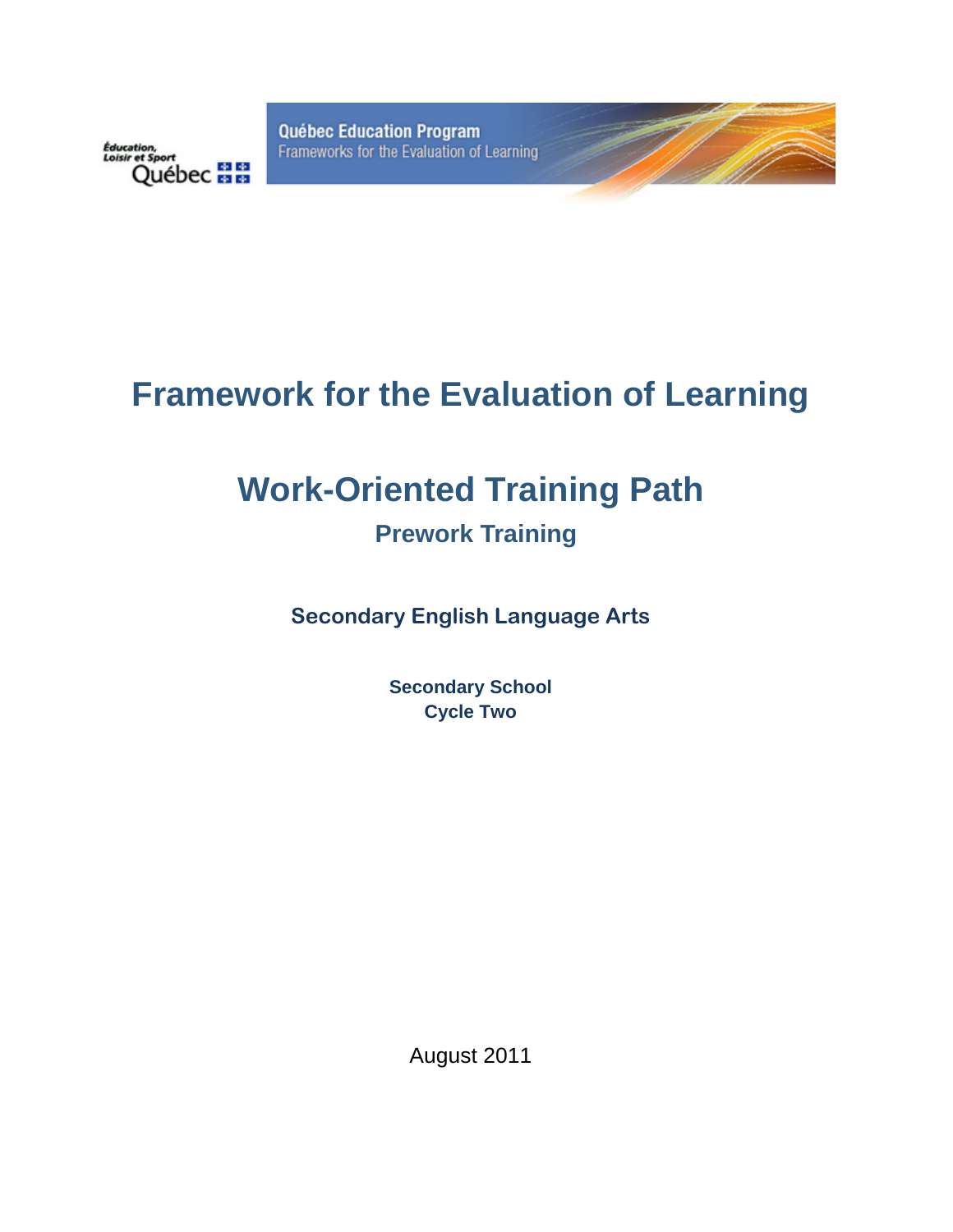#### Reproduction rights

**Educational institutions are authorized to reproduce this document in whole or in part. If copies are sold, the price must not exceed the cost of reproduction. This document is available at: [ www7.mels.gouv.qc.ca/dc/evaluation/index\_en.php ]**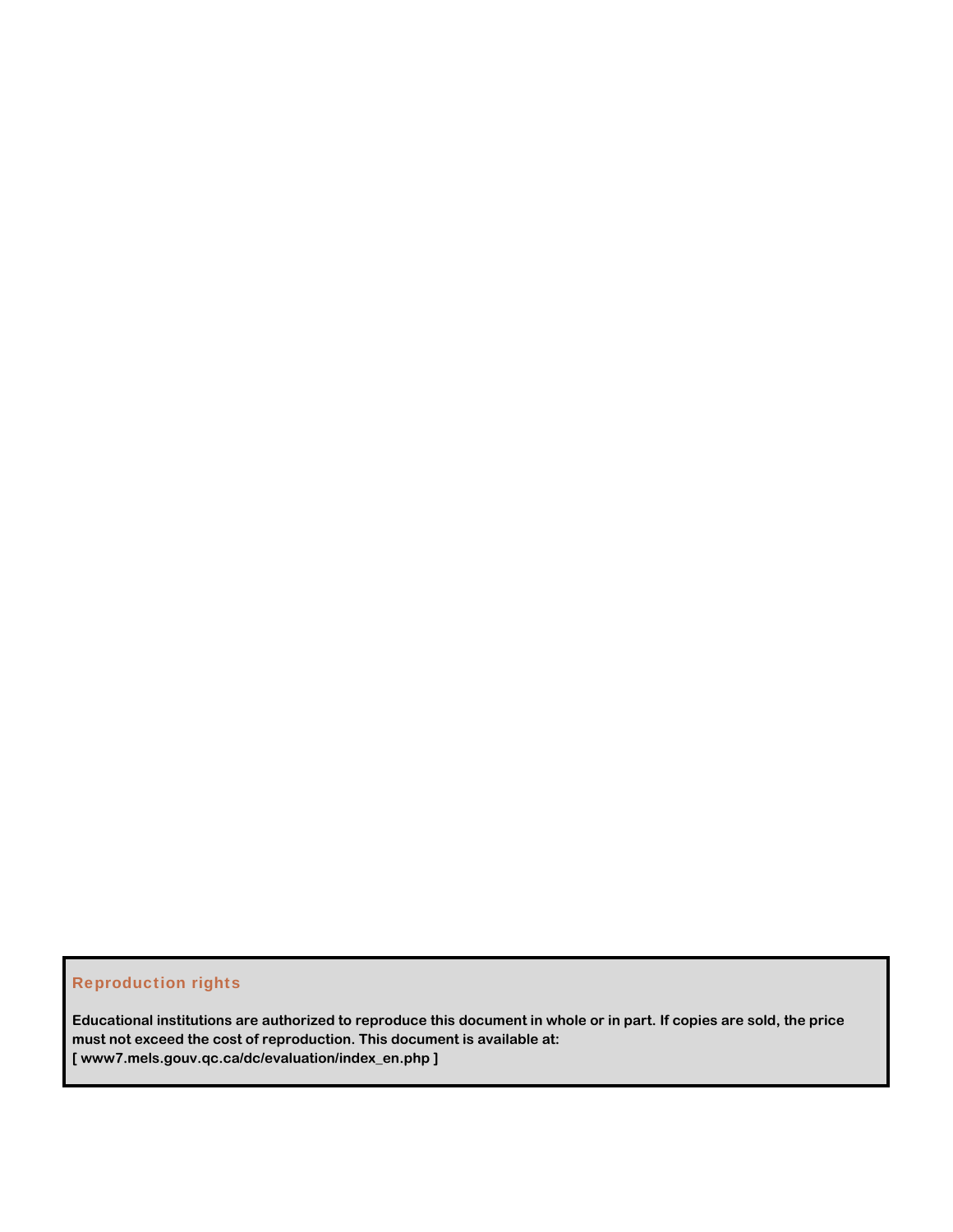#### **INTRODUCTION**

Following the announcement of new orientations regarding the evaluation of student learning by the Minister of Education, Recreation and Sports, the *Basic school regulation for preschool, elementary and secondary education* has been amended to require that, as of July 1, 2011, evaluation be based on the *Framework for the Evaluation of Learning*  produced for each program. The annual Directives specify that the evaluation of learning acquired within the context of Prework Training must also be based on the framework produced for each program. These frameworks provide guidelines for the evaluation of learning specific to each subject in the Québec Education Program in order to determine students' results, which will be communicated in the provincial report card.

#### **The role of knowledge in evaluation**

Knowledge is at the heart of student learning, since it provides the foundation for all school subjects. Knowledge gives students the means to reflect and to understand the world around them, and its acquisition is the first step in any learning process. Through the knowledge they acquire and through the connections they are able to make among different items of knowledge, students can develop an understanding of simple and complex concepts. In Prework Training, each program sets out the knowledge that teachers must choose from with a view to helping students develop from a personal, social and career development perspective. Knowledge must therefore be acquired, understood, applied and used thoroughly. Evaluation must thus take place throughout the learning process to ensure proficient knowledge.

#### **Organization of the evaluation frameworks**

For each subject, the framework defines the criteria on which the student's results must be based. These evaluation criteria are based on the ones in the Québec Education Program.

The framework also specifies the relative weighting assigned to each competency, which makes it possible to determine the subject marks to be recorded in the report card.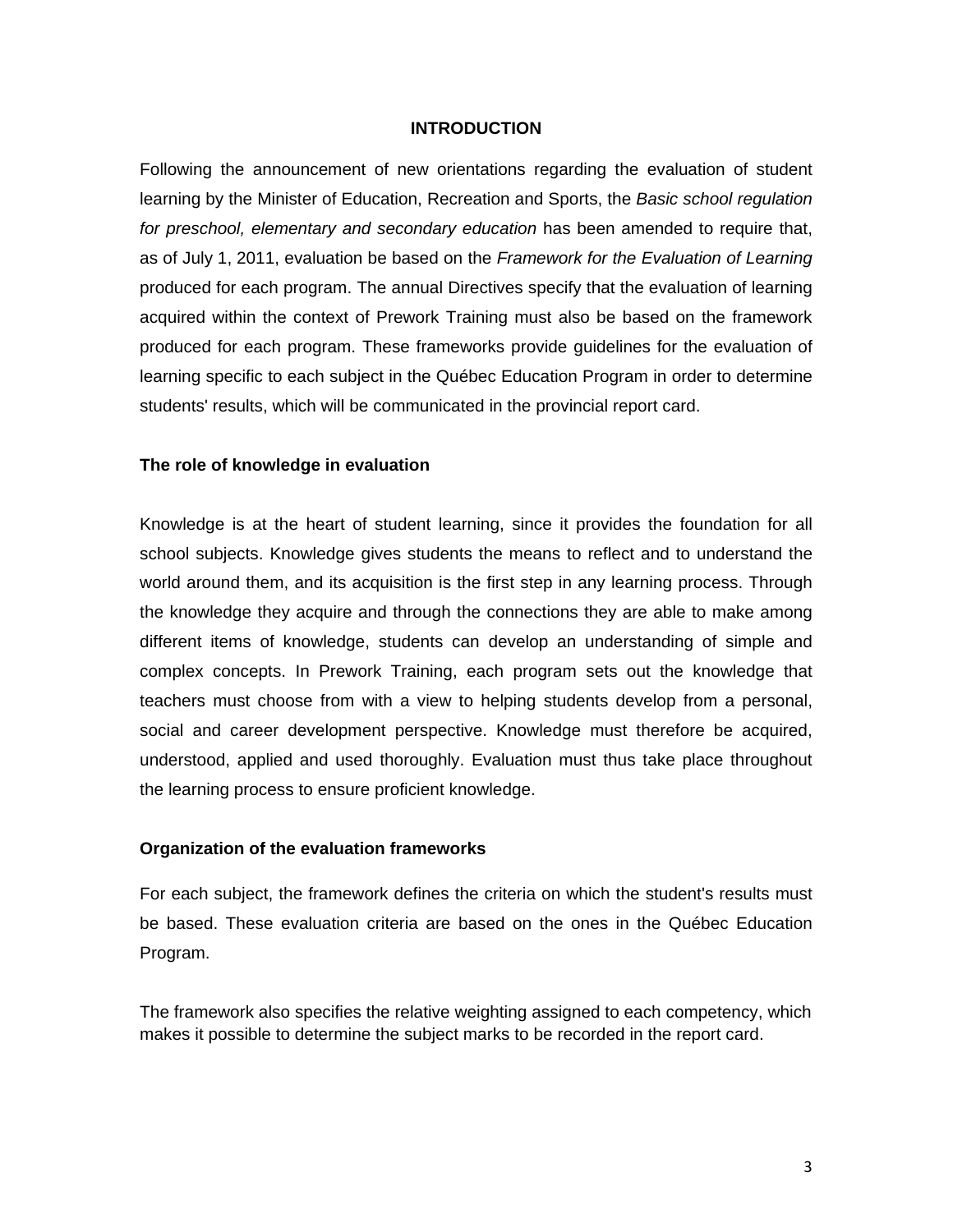#### **The teacher's role in evaluation**

Section 19 of the *Education Act* stipulates that teachers are entitled "to select the means of evaluating the progress of students so as to examine and assess continually and periodically the needs and achievement of objectives of every student entrusted to [their] care." It is therefore up to teachers to choose the means of evaluating student learning.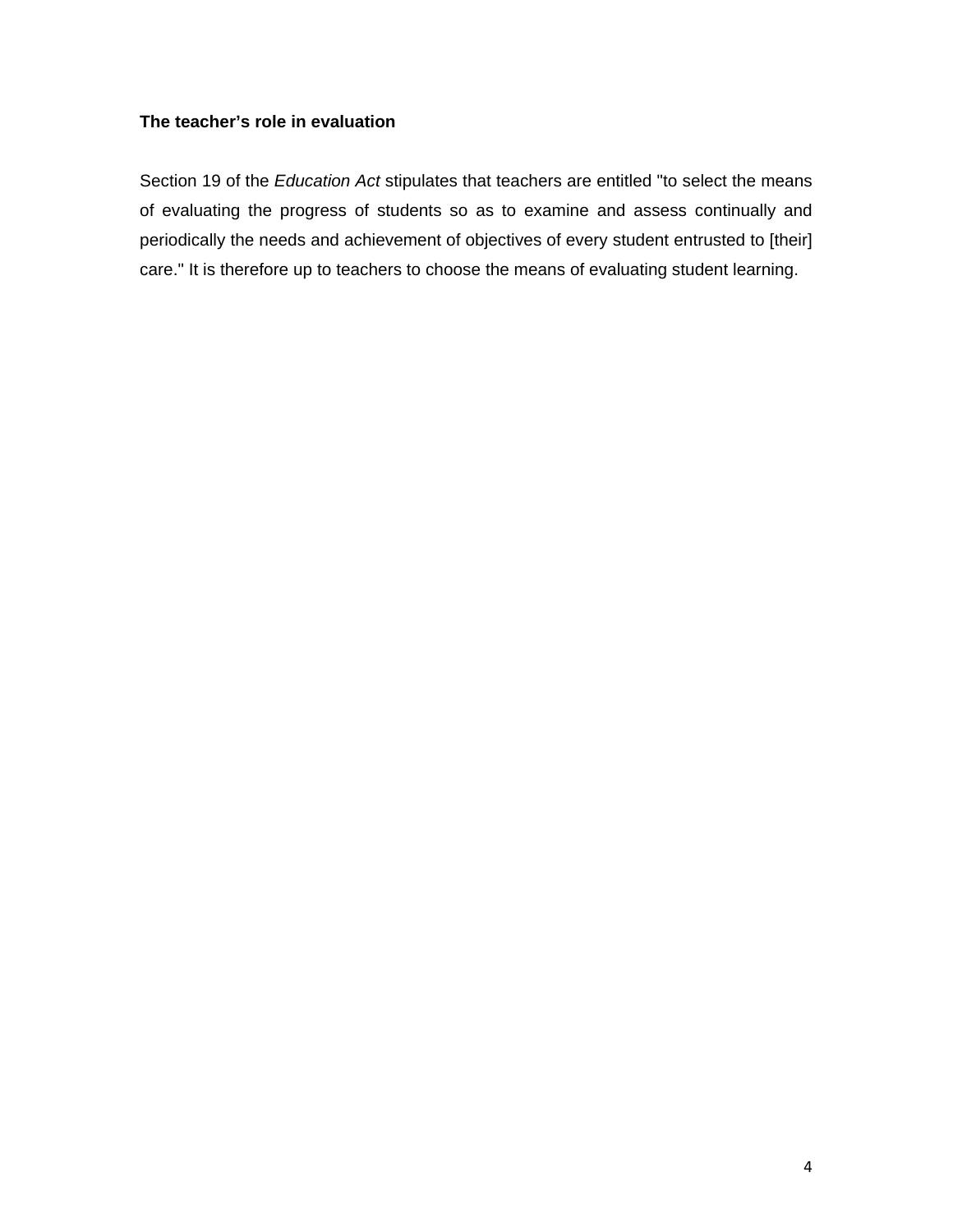Uses language/talk to communicate and to learn Predominant weighting in the subject mark



Knowledge will be evaluated at specific times chosen by the teacher, who will determine the importance of the various dimensions to be evaluated in calculating the student's mark.

**This arrow** indicates that the evaluation of learning involves a process of going back and forth between the acquisition of subject-specific knowledge and the understanding, application and use of this knowledge. Evaluation must thus take place throughout the learning process to ensure proficient knowledge*.*

## **Evaluation of Learning**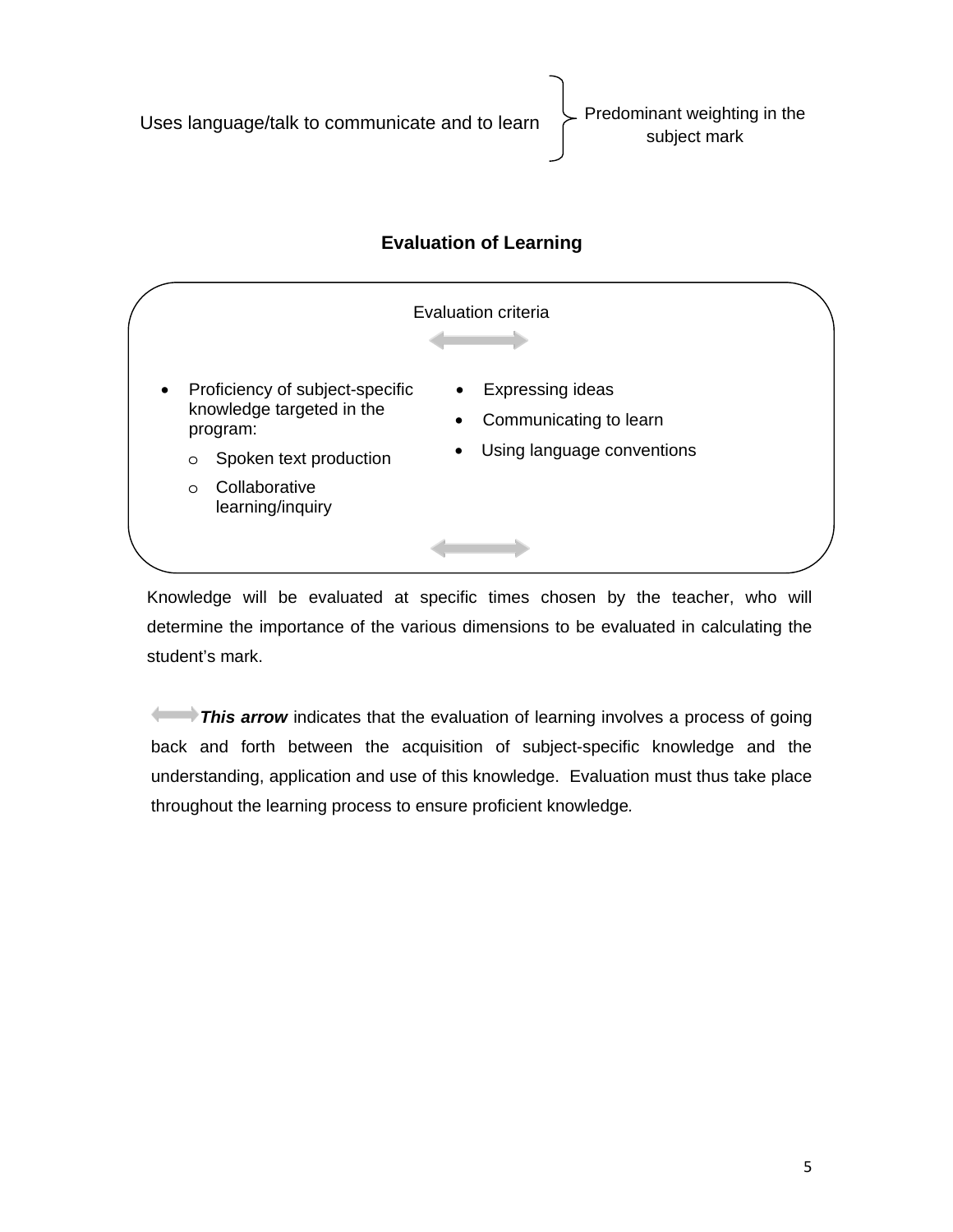Reads and listens to written, spoken and media texts



## **Evaluation of Learning**

Knowledge will be evaluated at specific times chosen by the teacher, who will determine the importance of the various dimensions to be evaluated in calculating the student's mark.

**This arrow** indicates that the evaluation of learning involves a process of going back and forth between the acquisition of subject-specific knowledge and the understanding, application and use of this knowledge. Evaluation must thus take place throughout the learning process to ensure proficient knowledge*.*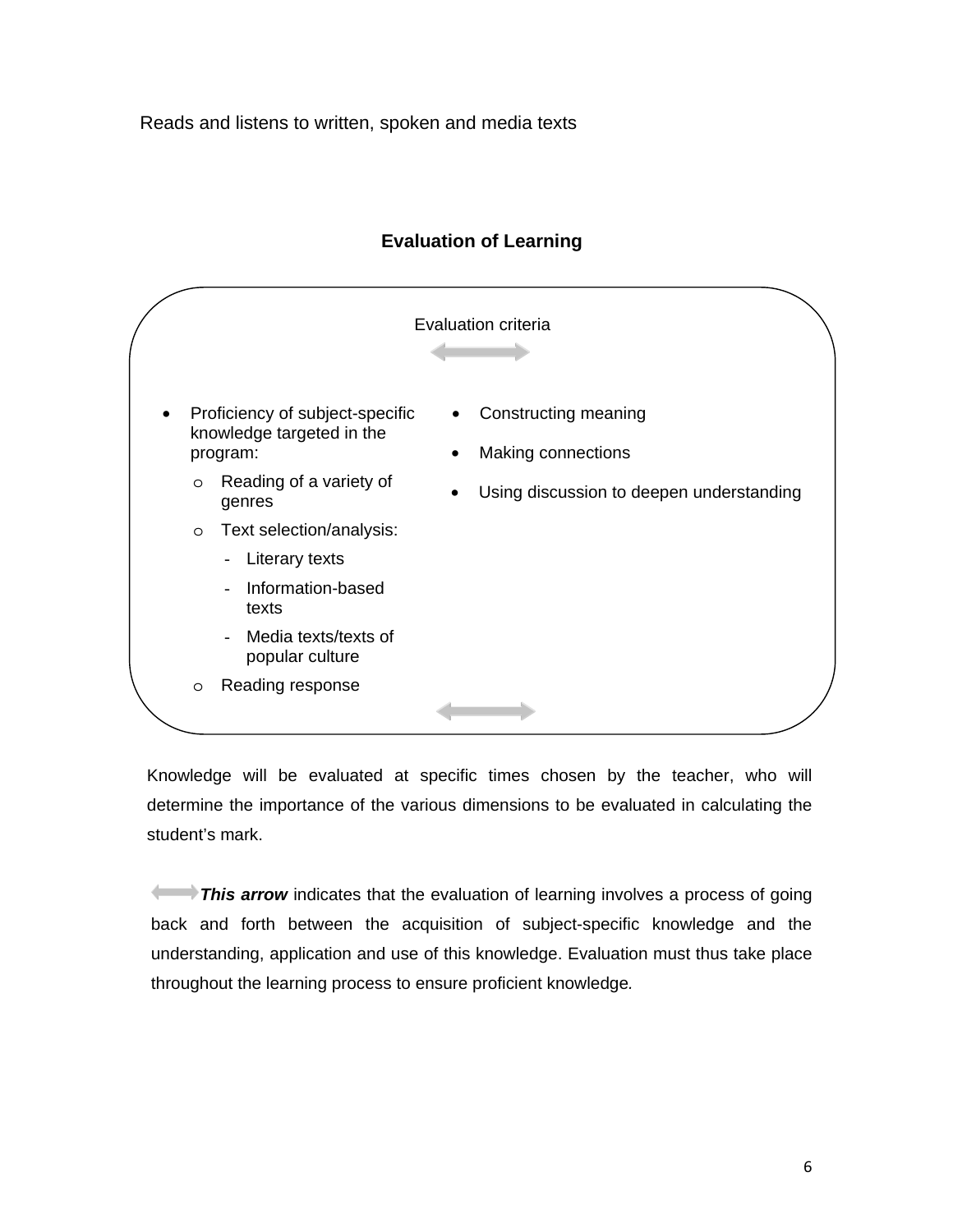Produces written, spoken and media texts



### **Evaluation of Learning**

Knowledge will be evaluated at specific times chosen by the teacher, who will determine the importance of the various dimensions to be evaluated in calculating the student's mark.

**This arrow** indicates that the evaluation of learning involves a process of going back and forth between the acquisition of subject-specific knowledge and the understanding, application and use of this knowledge. Evaluation must thus take place throughout the learning process to ensure proficient knowledge*.*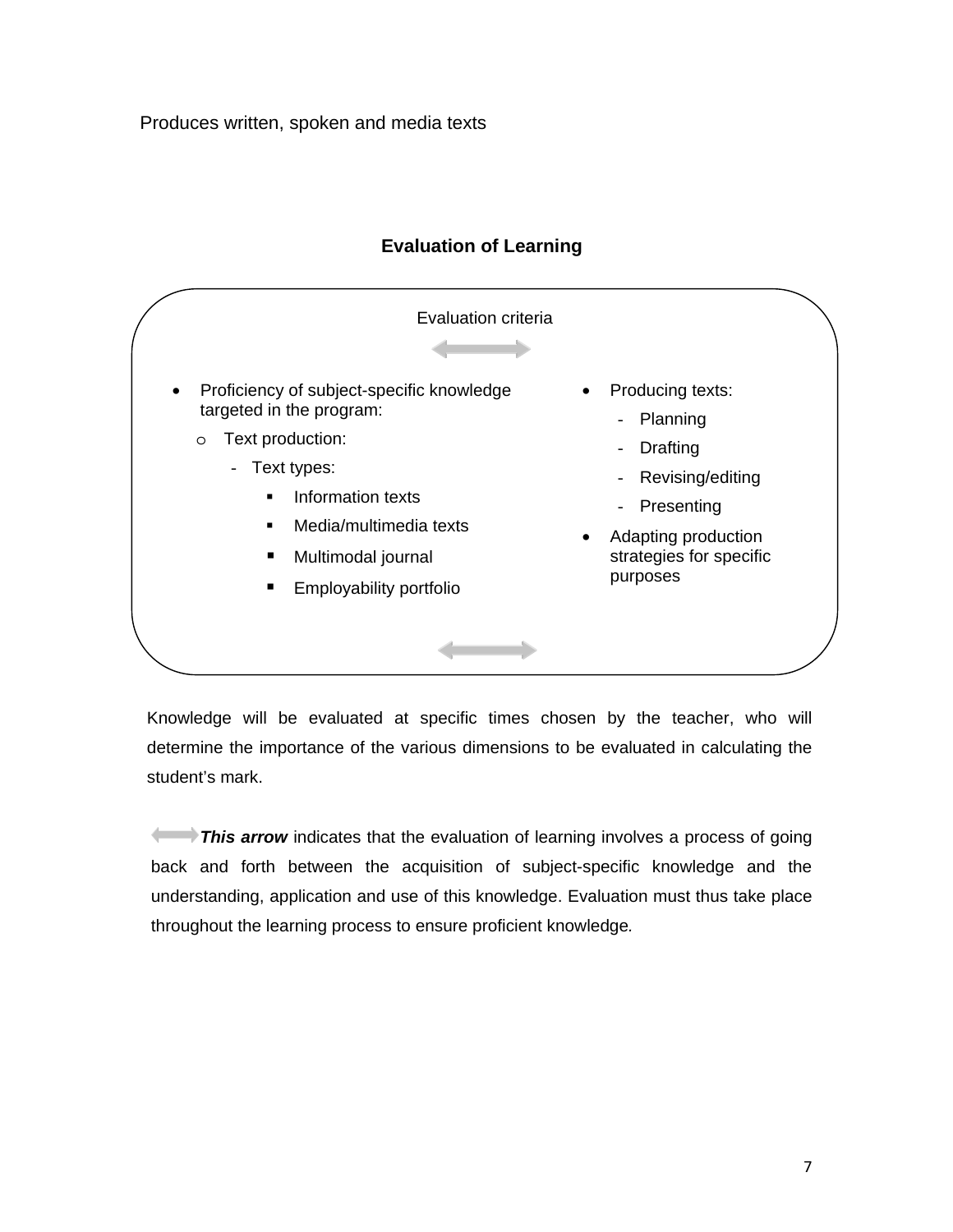## **Appendix 1**

# **Information Clarifying the Criteria**

|  | <b>Expressing ideas</b>    |           | Engagement in meaningful dialogue with<br>peers and teachers for different purposes                                   |
|--|----------------------------|-----------|-----------------------------------------------------------------------------------------------------------------------|
|  |                            | $\bullet$ | Communication of information/experiences/<br>opinions/points of view                                                  |
|  |                            |           | Adjustment of language registers: formal<br>and informal talk                                                         |
|  |                            |           | Acquisition and use of oral presentation<br>strategies                                                                |
|  | Communicating to learn     |           | Contribution of information/ideas in a<br>variety of contexts (inquiry learning groups,<br>literature circles, etc.): |
|  |                            |           | Asking questions                                                                                                      |
|  |                            |           | Clarifying/extending ideas                                                                                            |
|  |                            |           | Expressing/supporting own points<br>of view                                                                           |
|  |                            |           | Considering others' viewpoints                                                                                        |
|  | Using language conventions |           | Demonstration of control of essential<br>language structures                                                          |
|  |                            | $\bullet$ | Use of precise language to communicate<br>ideas and information specific to an area of<br>work or study               |
|  |                            |           | Adjustment of language depending on<br>purpose and audience                                                           |
|  |                            |           |                                                                                                                       |
|  |                            |           |                                                                                                                       |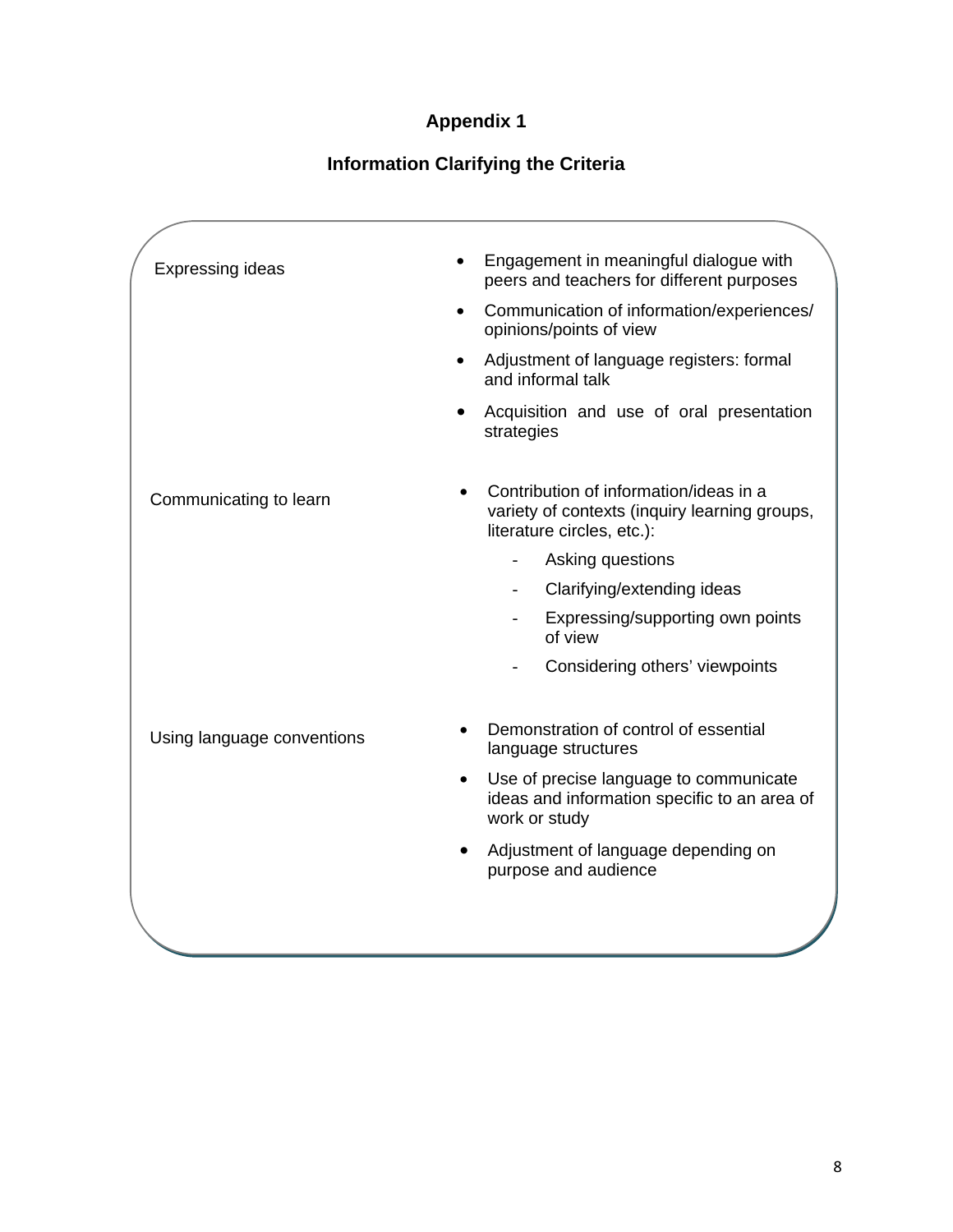# **Appendix 2**

# **Information Clarifying the Criteria**

| Constructing meaning                        | Development of reading fluency, i.e.<br>adjustment of reading strategies according to<br>purpose and text type            |
|---------------------------------------------|---------------------------------------------------------------------------------------------------------------------------|
|                                             | Use of structures and features of texts to gain<br>meaning                                                                |
|                                             | Explanation/interpretation when responding to<br>texts read, read aloud, viewed and listened to                           |
|                                             | Summarization/synthesis of text information                                                                               |
|                                             | Recognition of information in texts, with<br>guidance                                                                     |
| <b>Making connections</b>                   | Establishment of text-to-text, text-to-self and<br>text-to-world connections                                              |
|                                             | Recognition of similarities among different<br>texts and text types (content, events,<br>characters, issues/themes, etc.) |
| Using discussion to deepen<br>understanding | Engagement in meaningful dialogue about<br>text:                                                                          |
|                                             | Asking and responding to questions                                                                                        |
|                                             | Clarifying/extending ideas                                                                                                |
|                                             | Expressing own points of view                                                                                             |
|                                             | Considering others' viewpoints                                                                                            |
|                                             |                                                                                                                           |